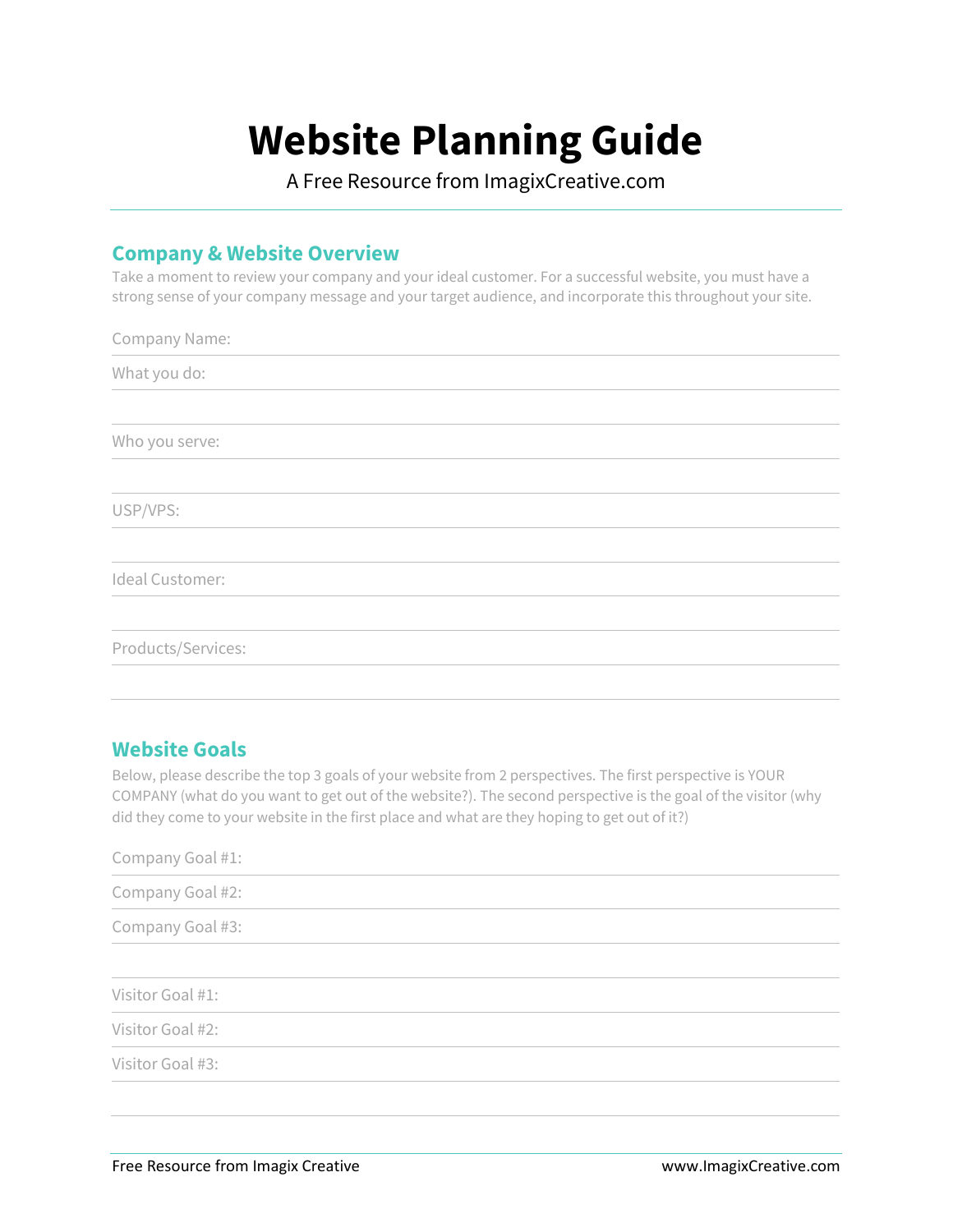### **Goal Break-Down**

Analyze the 6 goals from page 1 and summarize them into 3 main goals for your website. To reach these goals, every element of your website must be designed to achieve them. Minimizing "blank space" or elements that don't have a meaning will help you optimize your website and drive traffic to where you need it to go.

#### **Goal #1:**

Why is this important?

What does the visitor need to do/see to help you achieve this goal?

How will you get them there?

#### **Goal #2:**

Why is this important?

What does the visitor need to do/see to help you achieve this goal?

How will you get them there?

#### **Goal #3:**

Why is this important?

What does the visitor need to do/see to help you achieve this goal?

How will you get them there?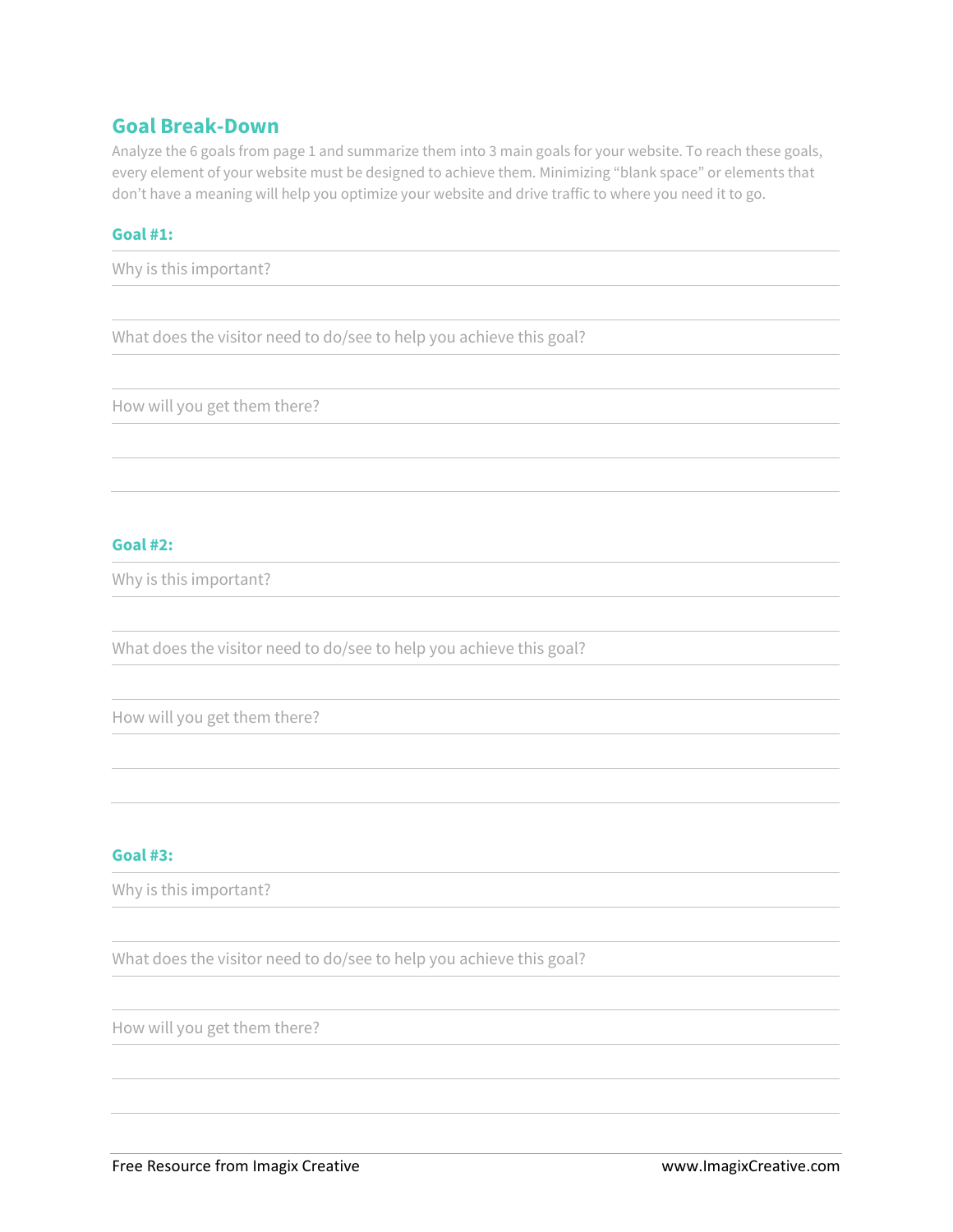## **Site/Page Mapping**

Use the space on this page to draw a map of your website pages. What main pages will be in your menu? What sub-pages (if any) will be under each main page? Are there any extra/hidden pages, like a "thank you" page, legal/policy document pages, etc.? Your site map is vital to the usability of your page and your visitor experience, so make sure you keep it as clear and straightforward as possible.

Main Menu Pages:

Subpages 1:

Subpages 2:

Hidden Pages (not visible in the main navigation)